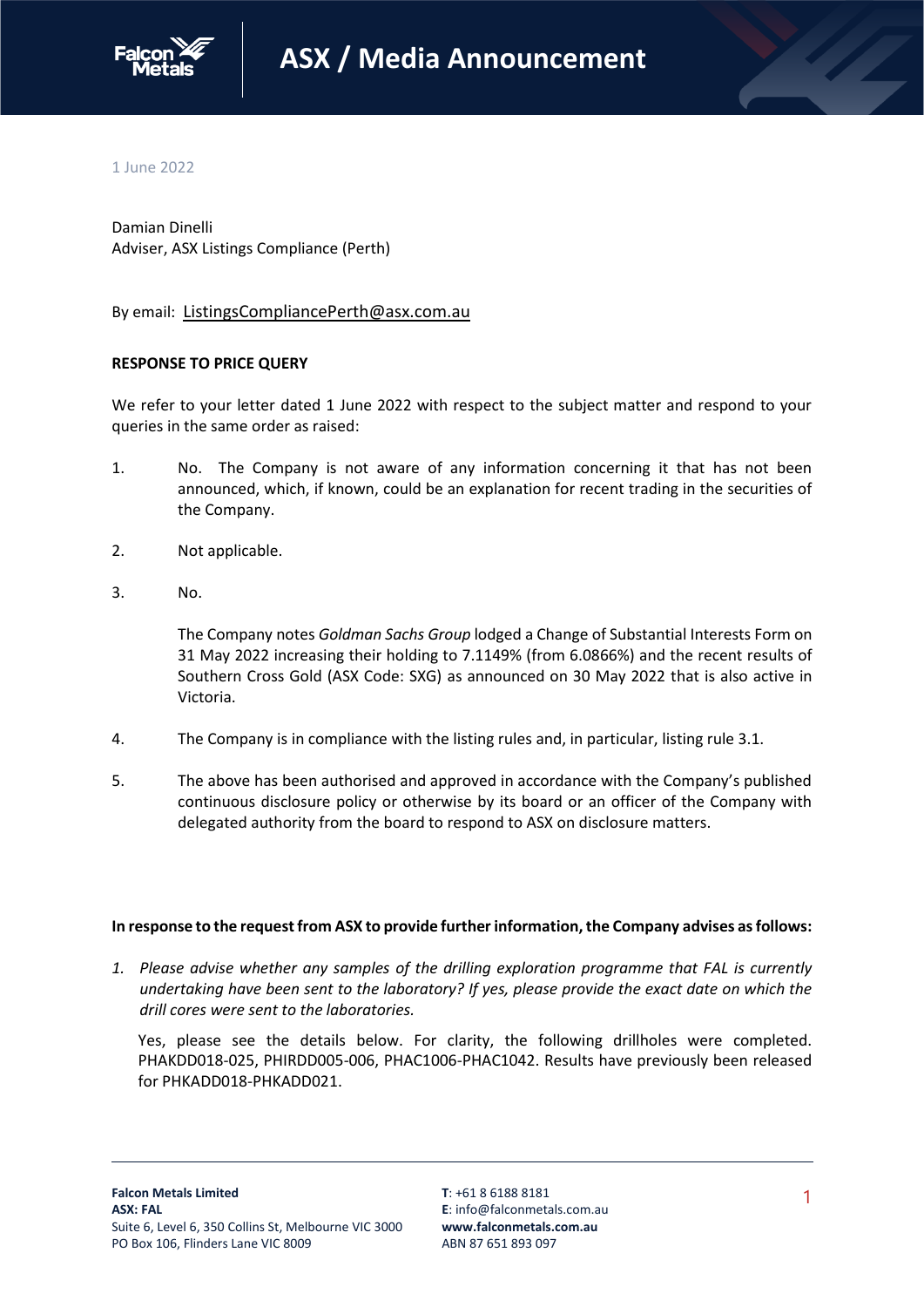|               | Submission Date submitted Hole number |                                  | Sample numbers                        | Sample Lab |                |
|---------------|---------------------------------------|----------------------------------|---------------------------------------|------------|----------------|
| <b>FAL001</b> |                                       | 28/01/2022 PHKADD018             | MP104001-MP104220                     |            | <b>220 ALS</b> |
| <b>FAL002</b> |                                       | 7/02/2022 PHKADD019              | MP104221-MP104405                     |            | <b>185 ALS</b> |
| FALPH001      |                                       | 22/02/2022 PHKADD019             | MP104406-MP104693                     |            | 288 Gekko      |
| FALPH002      |                                       | 23/02/2022 PHKADD020             | MP105001-MP105271                     |            | 271 Gekko      |
| FALPH003      |                                       | 23/02/2022 PHKADD021, PHKADD022  | MP104694-MP104865, MP105272-MP105490  |            | 391 Gekko      |
| FALPH004      |                                       | 11/03/2022 PHKADD021             | MP105491-MP105596                     |            | 107 Gekko      |
| FALPH005      |                                       | 11/03/2022 PHKADD022             | MP104866-MP104935                     |            | 70 Gekko       |
| FALPH006      |                                       | 16/03/2022 PHKADD021, PHKADD022  | MP104936-MP104992, MP105597-MP105646  |            | 107 Gekko      |
| FALPH007      |                                       | 28/03/2022 PHKADD023, PHKADD024  | MP107001-MP107125, MP105647-MP105855, |            | 407 Gekko      |
|               |                                       | PHAC1006- PHAC1008               | MP104993-MP105000, MP097461-MP097525  |            |                |
| FALPH008      |                                       | 7/04/2022 PHKADD023, PHKADD024,  | MP107126-MP107334, MP105856-MP105967, |            | 365 Gekko      |
|               |                                       | PHAC1008, PHAC1009               | MP097533-MP097576                     |            |                |
| FALPH009      |                                       | 19/04/2022 PHKADD025, PHIRDD005, | MP107335-MP107505, MP105968-MP106000, |            | 418 Gekko      |
|               |                                       | PHAC1010-PHAC1018                | MP097577-MP097790                     |            |                |
| FALPH010      |                                       | 10/05/2022 PHAC1018-PHAC1023     | MP097791-MP097945                     |            | 155 Gekko      |
| FALPH011      |                                       | 10/05/2022 PHKADD025, PHIRDD005  | MP107506-MP107660, MP106001-MP106204  |            | 359 Gekko      |
| FALPH012      |                                       | 11/05/2022 PHAC1024-PHAC1042     | MP097946-MP098292                     |            | 347 Gekko      |
| FALPH013      |                                       | 11/05/2022 PHKADD025             | MP107661-MP107785                     |            | 125 Gekko      |
| FALPH014      |                                       | 18/05/2022 PHKADD025, PHIRDD006  | MP107786-MP107859, MP106205-MP106562  |            | 432 Gekko      |
| FALPH015      |                                       | 18/05/2022 PHIRDD006             | MP106563-MP106575                     |            | 13 Gekko       |
| FALPH016      |                                       | 30/05/2022 PHIRDD006             | MP106576-MP106688                     |            | 113 Gekko      |

*2. Please advise whether FAL is expecting any results from the laboratories in relation to its drilling programme and if yes, please advise when the results are expected to be provided to FAL.*

FAL is expecting further results from the remaining drilling to be received in the coming weeks and expect all results from the drilling should be reported by the end of July. The laboratories have not provided a specific timetable for when results are to be expected.

*3. Please advise when the drilling was completed.* 

Drilling was completed on 25<sup>th</sup> May 2022.

*4. Please advise what arrangements (if any) FAL has in place to maintain confidentiality of its assay results? Please provide detailed information.* 

All personnel involved in the drilling program are subject to customary confidentiality agreements.

Samples were logged and processed on site before being bagged and transported to the laboratories for analysis.

Once assay results are received QAQC is completed by the Exploration Manager before results are then released in to the database.

Computers are password protected to prevent unauthorised access.

Yours faithfully Andrea Betti

Company Secretary

**Falcon Metals Limited ASX: FAL ASX: FAL ASX: FAL 2**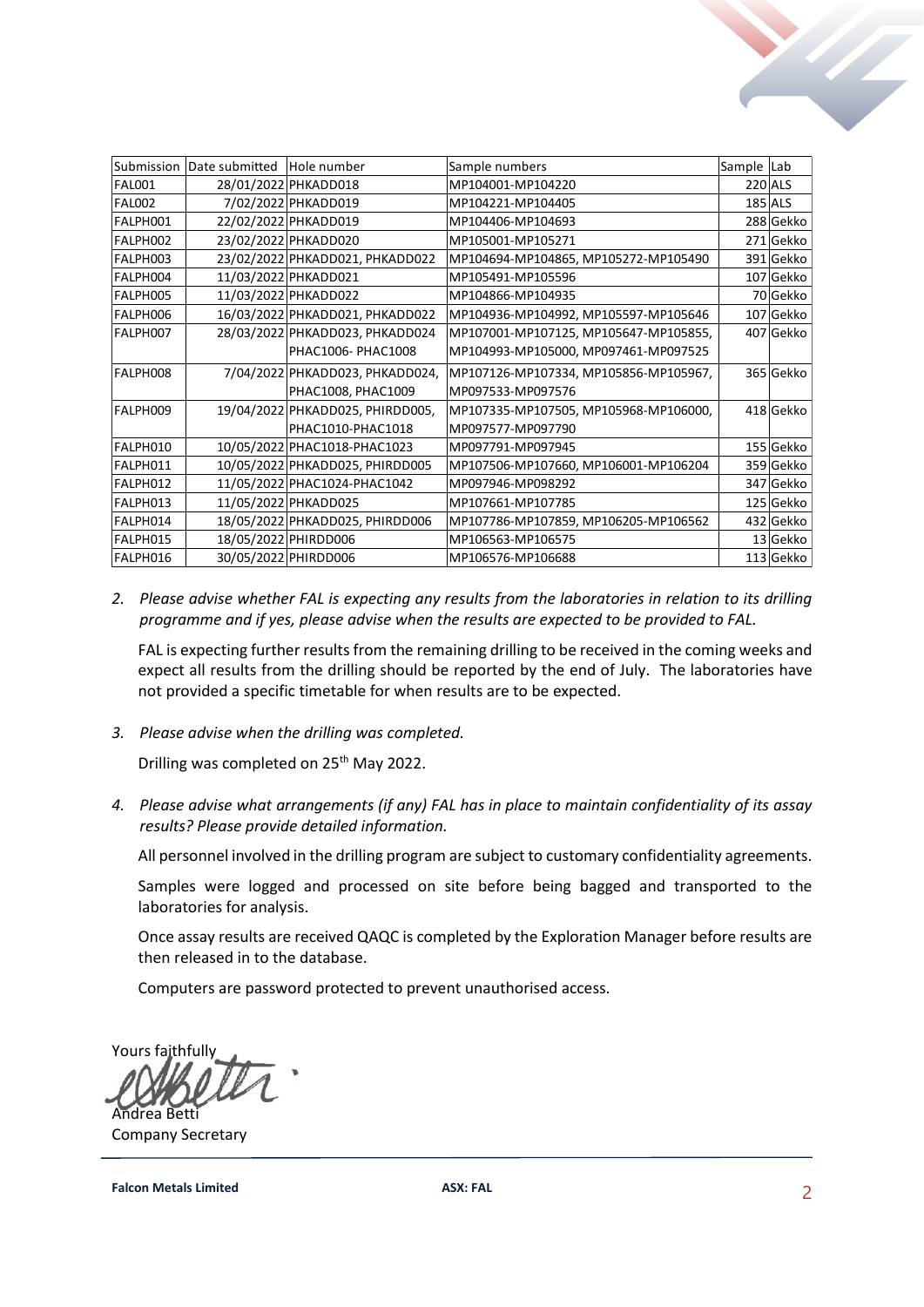

1 June 2022

Reference: 53427

Ms Andrea Betti Company Secretary Falcon Metals Ltd

By email

Dear Ms Betti

# **Falcon Metals Ltd ('FAL'): Price and Volume Query**

ASX refers to the following:

- A. The change in the price of FAL's securities from a low of \$0.275 on 30 May 2022 to an intraday high of \$0.375 today.
- B. The significant increase in the volume of FAL's securities traded from 30 May 2022 to 1 June 2022.

## **Request for information**

In light of this, ASX asks FAL to respond separately to each of the following questions and requests for information:

- 1. Is FAL aware of any information concerning it that has not been announced to the market which, if known by some in the market, could explain the recent trading in its securities?
- 2. If the answer to question 1 is "yes".
	- (a) Is FAL relying on Listing Rule 3.1A not to announce that information under Listing Rule 3.1? Please note that the recent trading in FAL's securities would suggest to ASX that such information may have ceased to be confidential and therefore FAL may no longer be able to rely on Listing Rule 3.1A. Accordingly, if the answer to this question is "yes", you need to contact us immediately to discuss the situation.
	- (b) Can an announcement be made immediately? Please note, if the answer to this question is "no", you need to contact us immediately to discuss requesting a trading halt (see below).
	- (c) If an announcement cannot be made immediately, why not and when is it expected that an announcement will be made?
- 3. If the answer to question 1 is "no", is there any other explanation that FAL may have for the recent trading in its securities?
- 4. Please confirm that FAL is complying with the Listing Rules and, in particular, Listing Rule 3.1.
- 5. Please confirm that FAL's responses to the questions above have been authorised and approved under its published continuous disclosure policy or otherwise by its board or an officer of FAL with delegated authority from the board to respond to ASX on disclosure matters.

## **When and where to send your response**

This request is made under Listing Rule 18.7. Your response is required as soon as reasonably possible and, in any event, by no later than **12:00 PM AWST Wednesday, 1 June 2022**. You should note that if the information requested by this letter is information required to be given to ASX under Listing Rule 3.1 and it does not fall